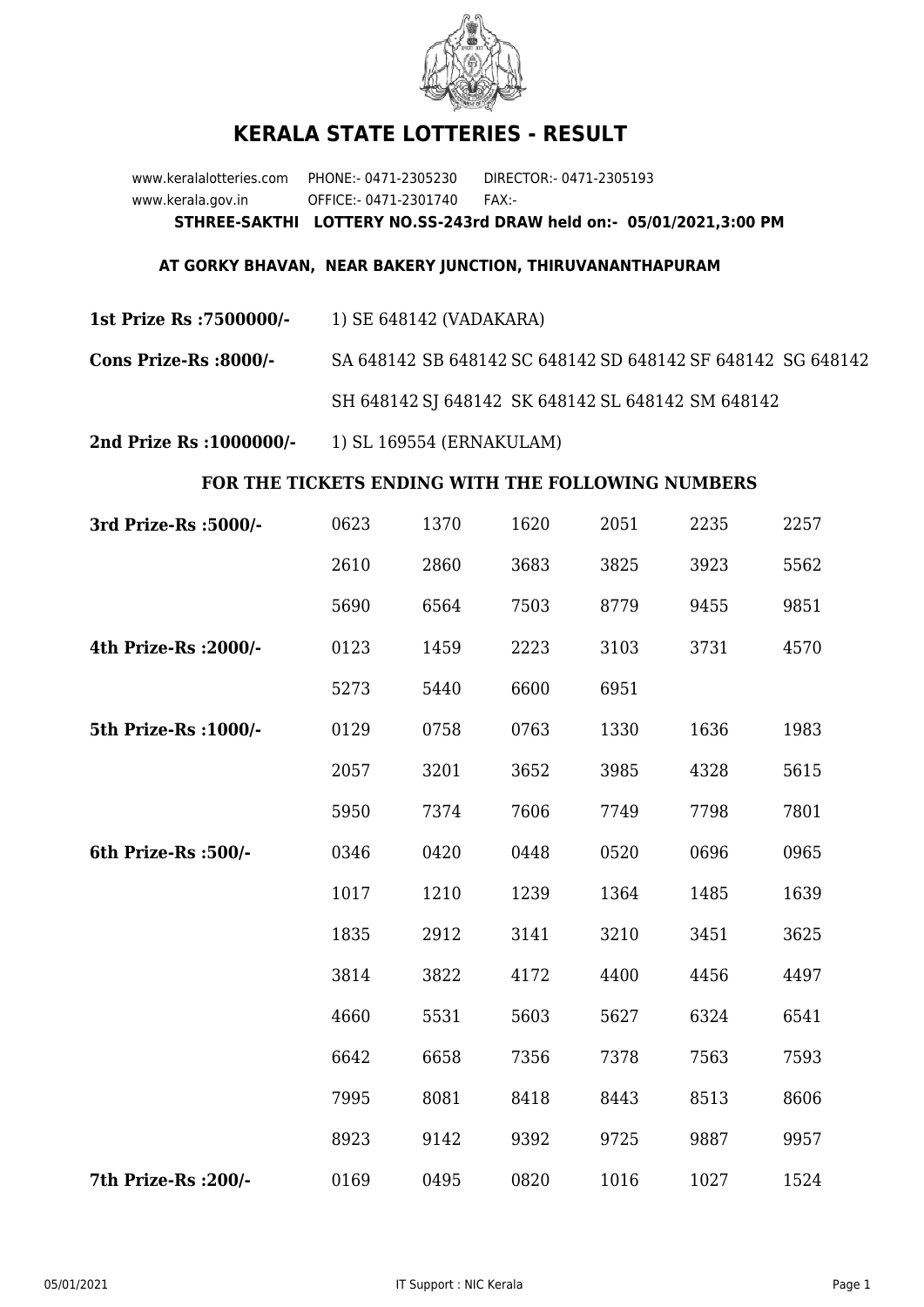|                      | 1585 | 1685 | 1999 | 2318 | 2461 | 3144 |
|----------------------|------|------|------|------|------|------|
|                      | 3286 | 3497 | 3645 | 3879 | 4087 | 4318 |
|                      | 4491 | 4503 | 4886 | 5181 | 5290 | 5299 |
|                      | 5461 | 5565 | 5699 | 6138 | 6323 | 6580 |
|                      | 6589 | 6717 | 6829 | 6851 | 6856 | 6968 |
|                      | 7177 | 7227 | 7595 | 7752 | 8742 | 8835 |
|                      | 8862 | 9144 | 9263 |      |      |      |
| 8th Prize-Rs : 100/- | 0001 | 0161 | 0170 | 0236 | 0513 | 0551 |
|                      | 0557 | 0574 | 0614 | 0629 | 0639 | 0715 |
|                      | 0729 | 0742 | 0888 | 0911 | 1184 | 1211 |
|                      | 1230 | 1362 | 1365 | 1528 | 1578 | 1688 |
|                      | 1733 | 1741 | 1769 | 1822 | 1824 | 2000 |
|                      | 2175 | 2189 | 2231 | 2303 | 2307 | 2360 |
|                      | 2479 | 2509 | 2511 | 2542 | 2615 | 2632 |
|                      | 2731 | 2766 | 2845 | 2885 | 2894 | 2962 |
|                      | 3018 | 3108 | 3251 | 3367 | 3420 | 3463 |
|                      | 3521 | 3753 | 3827 | 4014 | 4048 | 4093 |
|                      | 4151 | 4166 | 4343 | 4401 | 4612 | 4673 |
|                      | 4709 | 4722 | 4801 | 4865 | 4878 | 4914 |
|                      | 5109 | 5292 | 5436 | 5666 | 5670 | 5813 |
|                      | 5816 | 5884 | 5895 | 6066 | 6073 | 6143 |
|                      | 6310 | 6330 | 6350 | 6373 | 6412 | 6528 |
|                      | 6549 | 6606 | 6821 | 6892 | 7012 | 7128 |
|                      | 7277 | 7448 | 7533 | 7835 | 7863 | 7960 |
|                      | 8098 | 8119 | 8217 | 8318 | 8342 | 8439 |
|                      | 8482 | 8657 | 8685 | 8732 | 8792 | 9194 |
|                      | 9237 | 9449 | 9597 | 9705 | 9715 | 9916 |

 The prize winners are advised to verify the winning numbers with the results published in the Kerala Government Gazatte and surrender the winning tickets within 30 days.